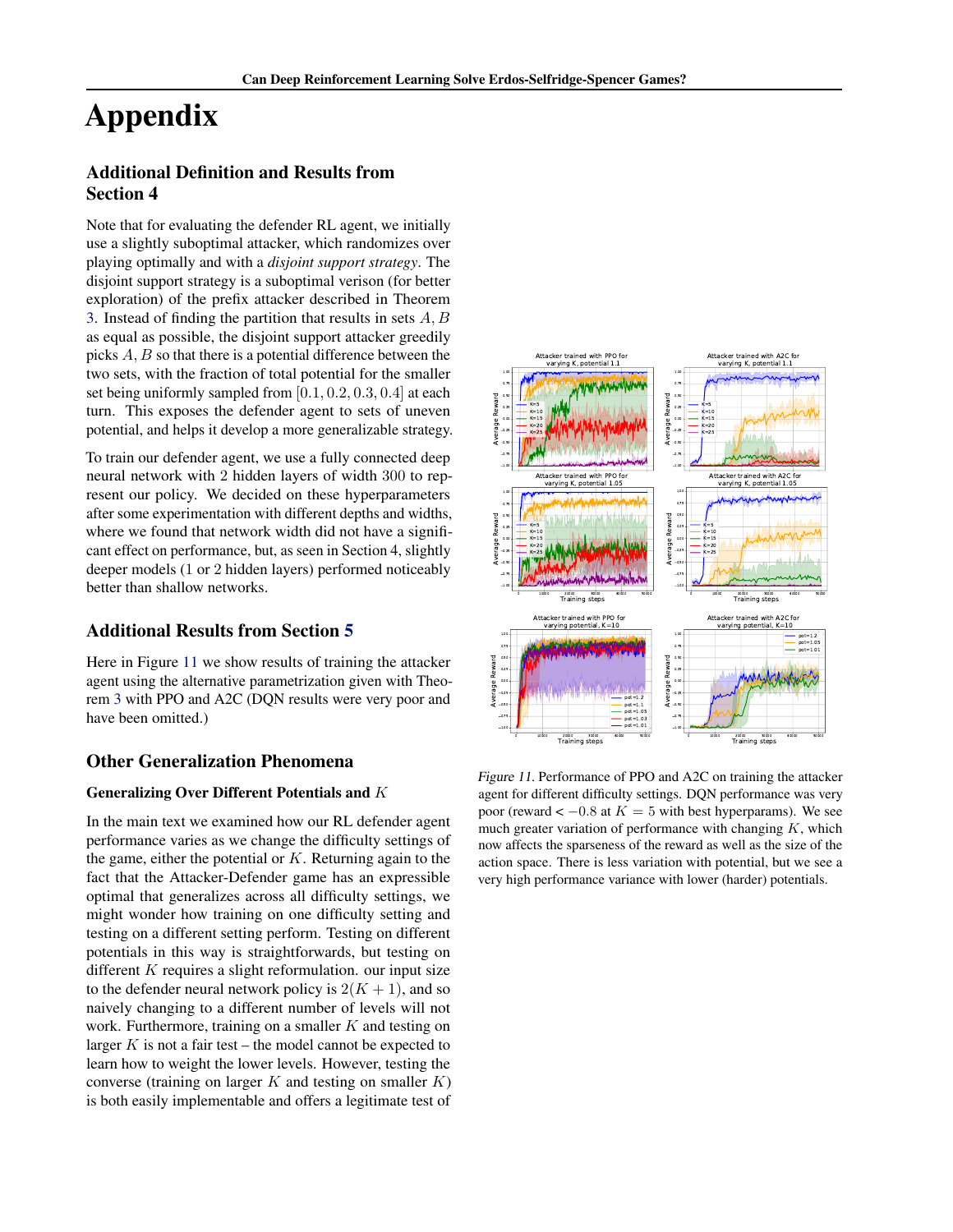

Figure 12. On the left we train on different potentials and test on potential 0.99. We find that training on harder games leads to better performance, with the agent trained on the easiest potential generalizing worst and the agent trained on a harder potential generalizing best. This result is consistent across different choices of test potentials. The right pane shows the effect of training on a larger  $K$  and testing on smaller  $K$ . We see that performance appears to be inversely proportional to the difference between the train  $K$  and test  $K$ .

generalization. We find (a subset of plots shown in Figure 12) that when varying potential, training on harder games results in better generalization. When testing on a smaller  $K$  than the one used in training, performance is inverse to the difference between train  $K$  and test  $K$ .

#### Catastrophic Forgetting and Curriculum Learning

Recently, several papers have identified the issue of catastrophic forgetting in Deep Reinforcement Learning, where switching between different tasks results in destructive interference and lower performance instead of positive transfer. We witness effects of this form in the Attacker-Defender games. As in Section [8,](#page-0-0) our two environments differ in the K that we use – we first try training on a small  $K$ , and then train on larger  $K$ . For lower difficulty (potential) settings, we see that this curriculum learning improves play, but for higher potential settings, the learning interferes catastrophically, Figure [13](#page-2-0)

### Understanding Model Failures

#### Value of the Null Set

The significant performance drop we see in Figure 5 motivates investigating whether there are simple rules of thumb that the model has successfully learned. Perhaps the simplest rule of thumb is learning the value of the null set: if one of  $A, B$  (say A) consists of only zeros and the other  $(B)$ has some pieces, the defender agent should reliably choose to destroy B. Surprisingly, even this simple rule of thumb is violated, and even more frequently for larger  $K$ , Figure [14.](#page-2-0)

#### Model Confidence

We can also test to see if the model outputs are well *calibrated* to the potential values: is the model more confident in cases where there is a large discrepancy between potential values, and fifty-fifty where the potential is evenly split? The results are shown in Figure [15.](#page-2-0)

## 8.1. Generalizing across Start States and Opponent Strategies

In the main paper, we mixed between different start state distributions to ensure a wide variety of states seen. This begets the natural question of how well we can generalize across start state distribution if we train on purely one distribution. The results in Figure [16](#page-3-0) show that training naively on an 'easy' start state distribution (one where most of the states seen are very similar to one another) results in a significant performance drop when switching distribution.

In fact, the amount of possible starting states for a given  $K$ and potential  $\phi(S_0) = 1$  grows super exponentially in the number of levels  $K$ . We can state the following theorem:

Theorem 4. *The number of states with potential* 1 *for a* game with *K* levels grows like  $2^{\Theta(K^2)}$  (where  $0.25K^2 \leq$  $\Theta(K^2) \leq 0.5K^2$ )

We give a sketch proof.

*Proof.* Let such a state be denoted S. Then a trivial upper bound can be computed by noting that each  $s_i$  can take a value up to  $2^{(K-i)}$ , and producting all of these together gives roughly  $2^{K/2}$ .

For the lower bound, we assume for convenience that  $K$  is a power of 2 (this assumption can be avoided). Then look at the set of non-negative integer solutions of the system of simultaneous equations

$$
a_{j-1}2^{1-j} + a_j 2^{-j} = 1/K
$$

where j ranges over all even numbers between  $log(K) + 1$ and K. The equations don't share any variables, so the solution set is just a product set, and the number of solutions is just the product  $\prod_j (2^{j-1}/K)$  where, again,j ranges over even numbers between  $log(K) + 1$  and K. This product is roughly  $2^{K^2/4}$ .  $\Box$ 

### 8.2. Comparison to Random Search

Inspired by the work of (Mania et al., 2018), we also include the performance of random search in Figure ??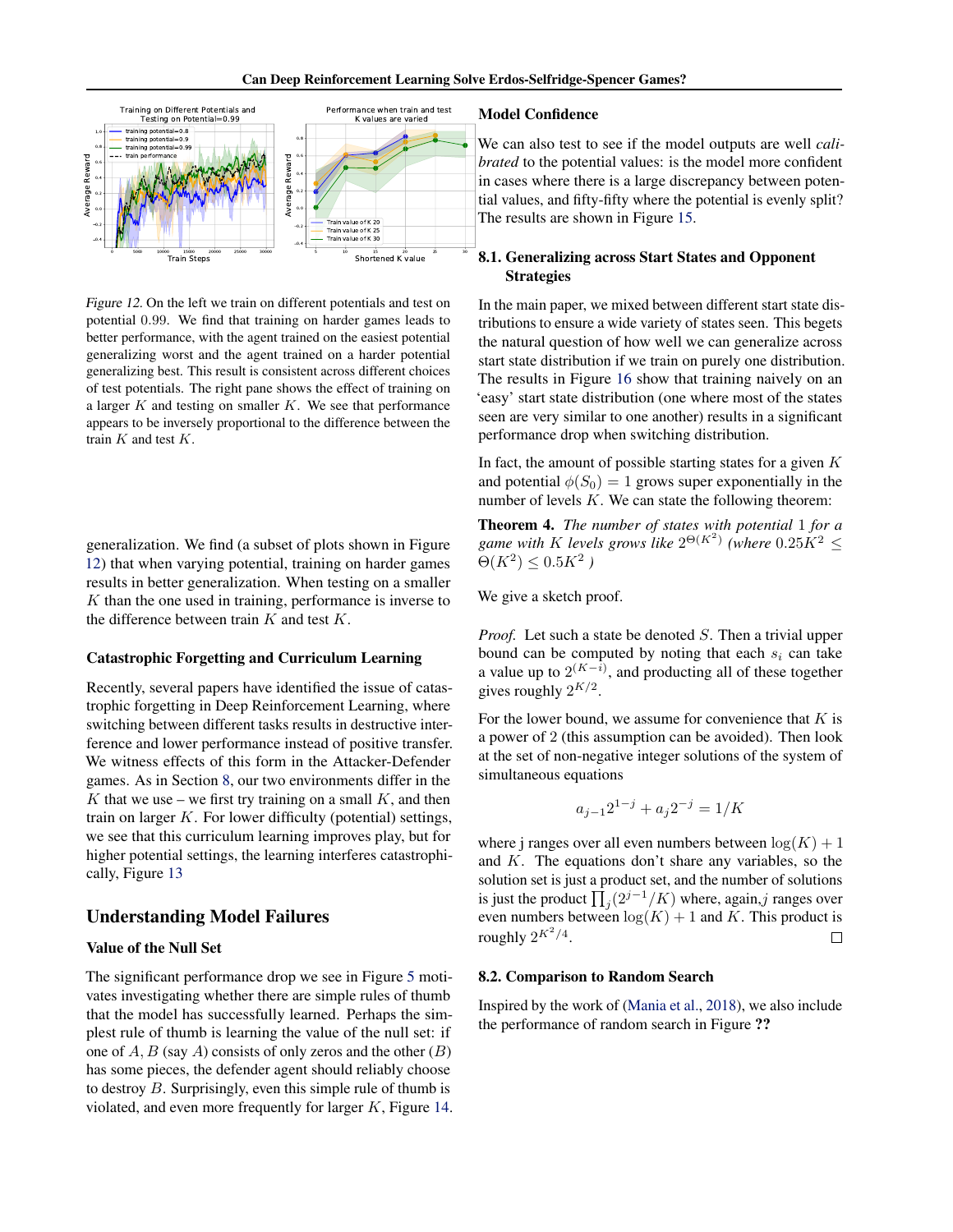<span id="page-2-0"></span>

Figure 13. Defender agent demonstrating catastrophic forgetting when trained on environment 1 with smaller K and environment 2 with larger K.



Figure 14. Figure showing proportion of sets of form  $[0, ..., 0, 1, 0, ..., 0]$  that are valued less than the null set. Out of the  $K + 1$  possible one hot sets, we determine the proportion that are not picked when paired with the null (zero) set, and plot this value for different K.



Absolute potential difference vs absolute model confidence



Figure 15. Confidence as a function of potential difference between states. The top figure shows true potential differences and model confidences; green dots are moves where the model prefers to make the right prediction, while red moves are moves where it prefers to make the wrong prediction. The right shows the same data, plotting the *absolute* potential difference and absolute model confidence in its preferred move. Remarkably, an increase in the potential difference associated with an increase in model confidence over a wide range, even when the model is wrong.